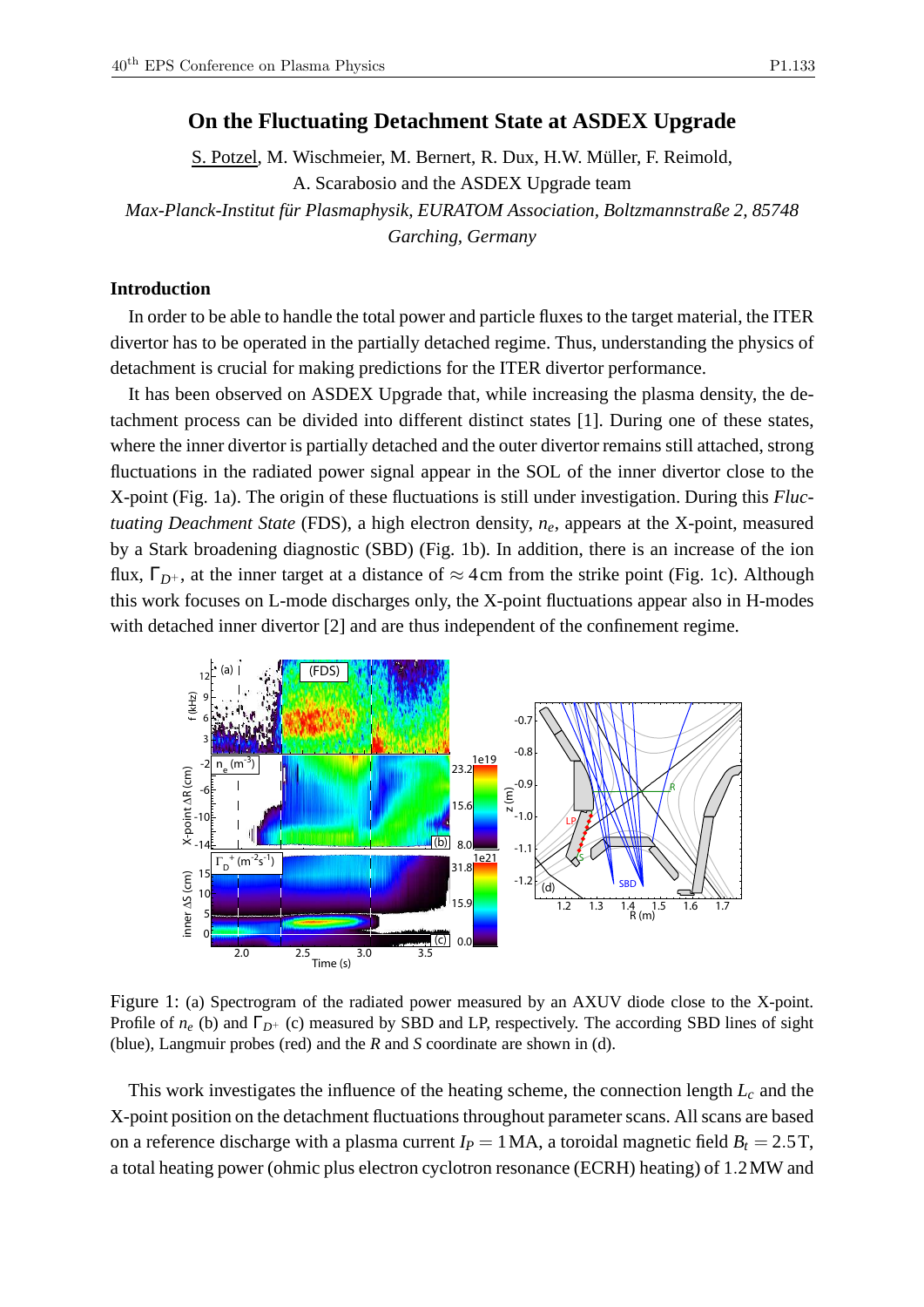a X-point position shown in Figure 1. An identical fueling ramp was applied to each discharge in order to trigger the divertor detachment.

### **FDS onset scaling**

The occurrence of the X-point fluctuations is always associated with a high electron density at the X-point (Fig. 1b), which implies that the ionization front in the inner divertor expands to the X-point. Thus, we assume a similar critical temperature  $T_{crit}$  in the divertor when the fluctuations start. According to the Two-Point-Model (TPM), the divertor temperature scales as  $T_{crit} \propto q^{10/7} L_c^{-4/14} n_{e,sep}^{-2}$  [4]. The power density in the SOL, *q*, and the separatrix density, *n*<sub>e,sep</sub>, are proportional to the heating power  $q = P/A \propto P$  (as the plasma surface area *A* is about constant) and the line integrated edge density,  $n_{e,sep} \propto \bar{n}_{e,edge}$  [5], respectively. In the following, we determine the edge density at the fluctuation onset,  $\bar{n}_{e,edge}^{FDS}$ , for the various parameter scans and verify the assumption of a fixed *Tcrit*.



Figure 2: Edge density at the fluctuation onset as a function of: (a) total heating power (red) and power entering the SOL (blue), the lines show the TPM scaling; (b) connection length for two values of  $\rho_{pol}$ , the lines show the TPM scaling; (c) the vertical and (d) the horizontal X-point position.

Figure 2a shows  $\bar{n}_{e,edge}^{FDS}$  versus the total heating power,  $P_{tot}$ , and the power entering the SOL, *P*<sub>SOL</sub> (*P*<sub>tot</sub> minus in the main chamber radiated power). It can be seen that  $\bar{n}_{e,edge}^{FDS}$  scales positively with *Ptot* and the TPM scaling, assuming a fixed *Tcrit*, fits very well to the measured data for both  $P_{tot}$  and  $P_{SOL}$ . As expected from the TPM scaling,  $\bar{n}_{e,edge}^{FDS}$  scales negatively with  $L_c$  (Fig. 2b). The distance from the outer midplane to the inner target at a normalized flux  $\rho_{pol}$  of 1.0005 and 1.004 has been taken as *Lc*. The *L<sup>c</sup>* variation was achieved by changing the plasma current *IP*. This alters the ohmic heating power and thus *Ptot*. Taking the *Ptot* variation into account, the TPM scaling fits again very well to the measured data. This, together with the above power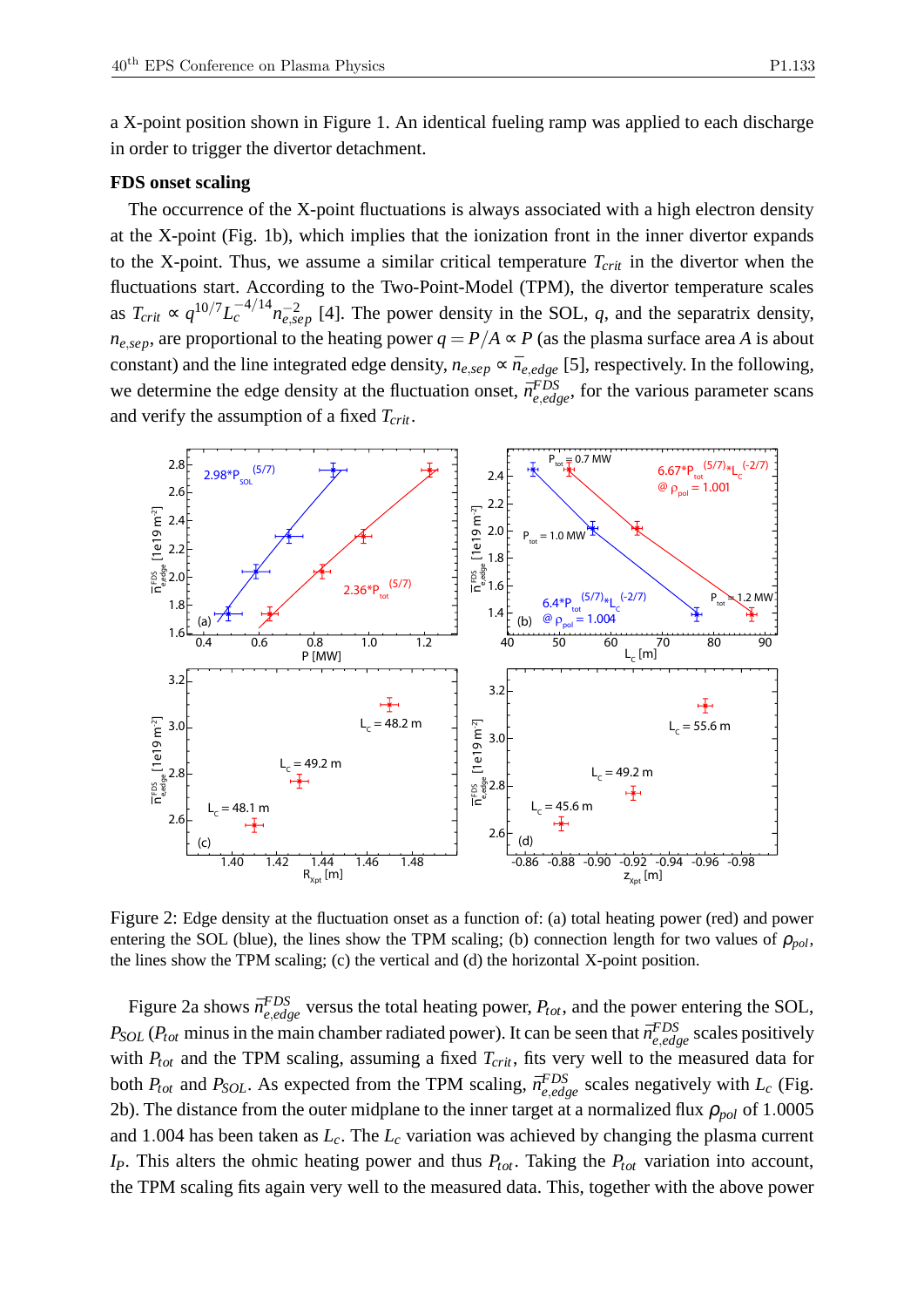scaling, proves the existence of a similar *Tcrit* in the divertor at the FDS onset.

In addition, we investigated geometric effects, which are not included in the TPM, on the detachment process via X-point scans. The X-point position was varied within 8cm in *RX pt* and 6cm in  $z_{Xpt}$  direction (Fig. 3) and was found to have a strong influence on  $\bar{n}_{e,edge}^{FDS}$ . Namely,  $\bar{n}_{e,edge}^{FDS}$  scales positively with the distance from the inner target (Fig. 2c) and positively with the X-point height (Fig. 2d). The *zX pt* scan also implies a scan of *L<sup>c</sup>* (Fig. 2d), but the *L<sup>c</sup>* dependence (lowest  $\bar{n}_{e,edge}^{FDS}$  at lowest  $L_c$ ) is opposite to the above derived scaling. This means that the  $\bar{n}_{e,edge}^{FDS}$ *e*,*edge* variation here is a pure geometric effect. Moreover, the dependence of the *zX pt* scan is counter intuitive, since a higher  $\bar{n}_{e,edge}^{FDS}$  is needed with a closer divertor (Fig. 2d & 3b).

A simultaneous scan of  $I_p$  and  $B_t$  keeping  $L_c$  constant was also performed. Here, only a marginal influence on  $\bar{n}_{e,edge}^{FDS}$  was found which can be attributed to the change of the ohmic heating due to the  $I_p$  variation. An exchange of the ECRH by neutral beam heating does not show any influence on  $\bar{n}_{e,edge}^{FDS}$ . In a freshly boronized machine, thus having less impurity content,  $\bar{n}_{e,edge}^{FDS}$  is similar to the one of the reference discharge, although a 30% higher gas fueling is needed.

#### **Influence of the X-point position on the FDS**

In this section, the influence of the various scans on the X-point fluctuations is investigated. The vertical and horizontal X-point scans reveal that the region of the fluctuations is connected to the X-point position. Figure 3a shows color-coded the three separatrix positions for the  $R_{Xpt}$  scan and the set of vertical AXUV diodes shaded in gray. The diode measuring the highest fluctuation strength is highlighted for each discharge in the respective color. The fluctuations clearly follow the horizontal movement of the X-point. The same behavior is observed in the *zX pt* scan (Fig. 3b), which reveals the movement of the fluctuations with the X-point. Figure 4a depicts the  $n_e$  profile along the *R* coordinate (Fig. 1d) at the X-point height. Each color corresponds to one discharge of the *RX pt* scan (Fig 3a) and the vertical dashed



Figure 3: Separatrix positions of the  $R_{Xpt}$  (a) and  $z_{Xpt}$  (b) scan. The respective AXUV diodes measuring the strongest fluctuations are dashed colored.

lines show the corresponding X-point positions. It can bee seen that the density profile always peaks at the X-point, which shows that the high *n<sup>e</sup>* during the FDS is clearly connected to the X-point region and hence to the fluctuations. The X-point scans also imply a scan of the strike point (SP) position (Fig 3) and a change of the inner target  $\Gamma_{D^+}$  profile is observed in this scans. Figure 4b compares the  $\Gamma_{D^+}$  profiles during the FDS of the three discharges with the lowest SP positions (Fig. 3). The maxima of the Γ*D*<sup>+</sup> profiles are normalized. With a lower SP, the region close to the separatrix where pressure is lost (low  $\Gamma_{D^+}$ ) is broader and the peak  $\Gamma_{D^+}$  position is further away from the strike point. Moreover, the lower the SP, the broader is the profile.